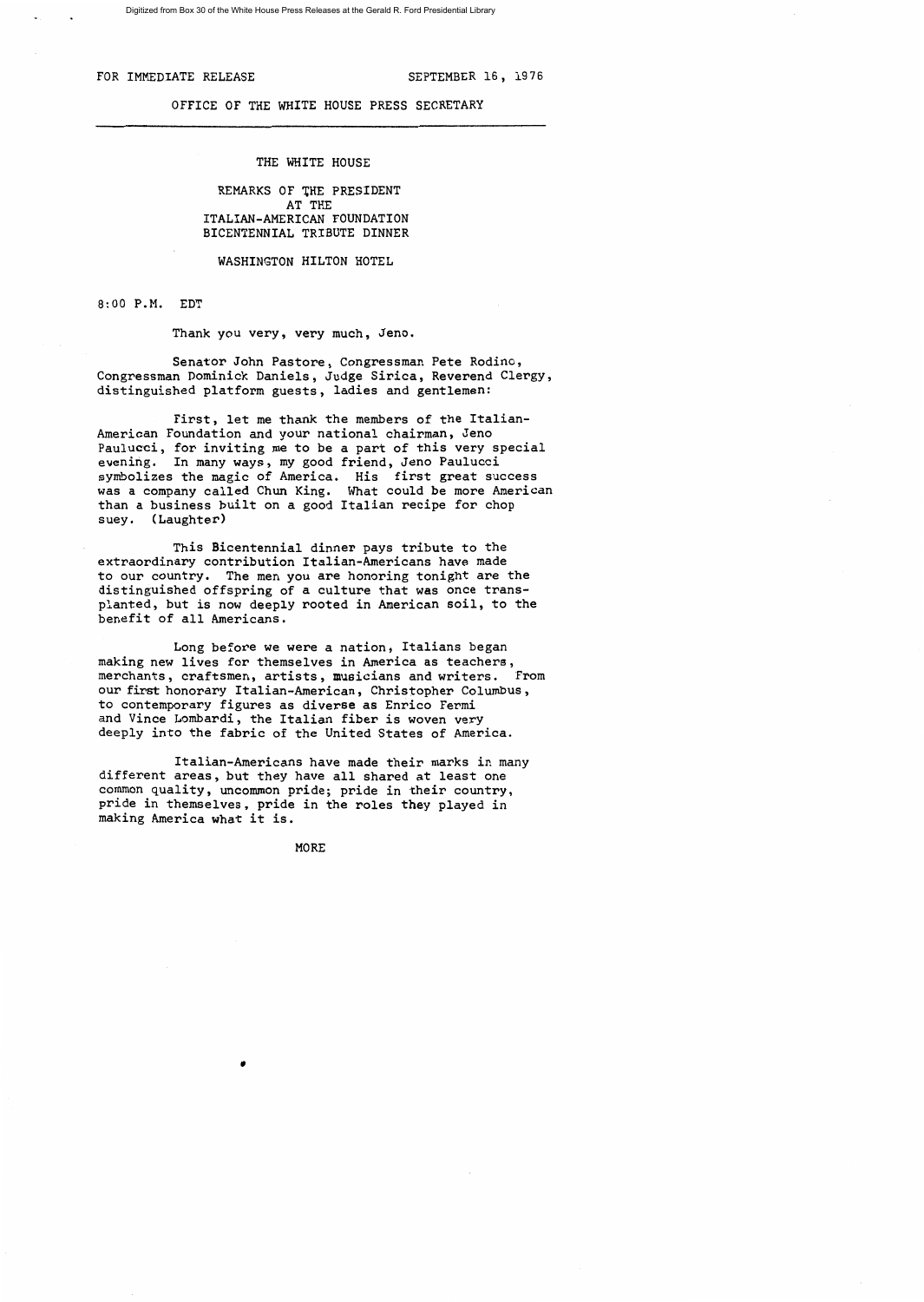In every century and in every field of endeavor, Italian-Americans have given their country their energy, their talents and their devotion and their blood.

When the earthquake struck Italy earlier this year, the American response was swift and bipartisan. Just this morning, Jeno Paulucci and Ambassador John Volpe reported to me on the way our \$25 million of disaster relief assistance is being spent to relieve suffering in the country which has given America so much. I congratulate Jeno for his observations and recommendations which included not only his views as to how our program was being administered, but his very constructive recommenda-<br>tion that you needed something more than Government to just that you needed something more than Government to just do the job; his proposal that Italian industry contribute in this situation -- as it has through his leadership in Minnesota -- in alleviating some of the problems and making some progress in that State.

I hope and trust, Jeno, that the proper authorities in Italy will follow your recommendations, and not only have the Italian Government and our aid through our Government agencies do the job, but do the same with the help and assistance of the private sector in Italy, itself.

I remember also, if I might, something Vice President Rockefeller told me after he visited the earthquake site at my request in May. He was struck by the fact that in the midst of destruction and personal tragedy one of the first concerns of the people was to protect their monuments, their churches and their cultural heritage. There is a lesson in that for the United States, for we also risk seeing some of our cultural heritage destroyed not by a sudden shock of an earthquake, but by a gradual erosion.

We must be aware of the growing danger of conformity of American thought and American behavior. We need to encourage and protect individuality.

Our national wealth of culture, ethnic and religious traditions, is a valuable counterbalance to the overwhelming sameness and subordination of totalitarian societies. Let me add, if I might, a comment or two on that subject.

Italy and the United States share a firm dedication to democratic government and the principles of freedom and liberty. We, in America, value the role of Italy in the world itself, Italy's contribution to the Atlantic Alliance and Italy's contribution to a stronger and more cohesive Europe, working with the United States.

MORE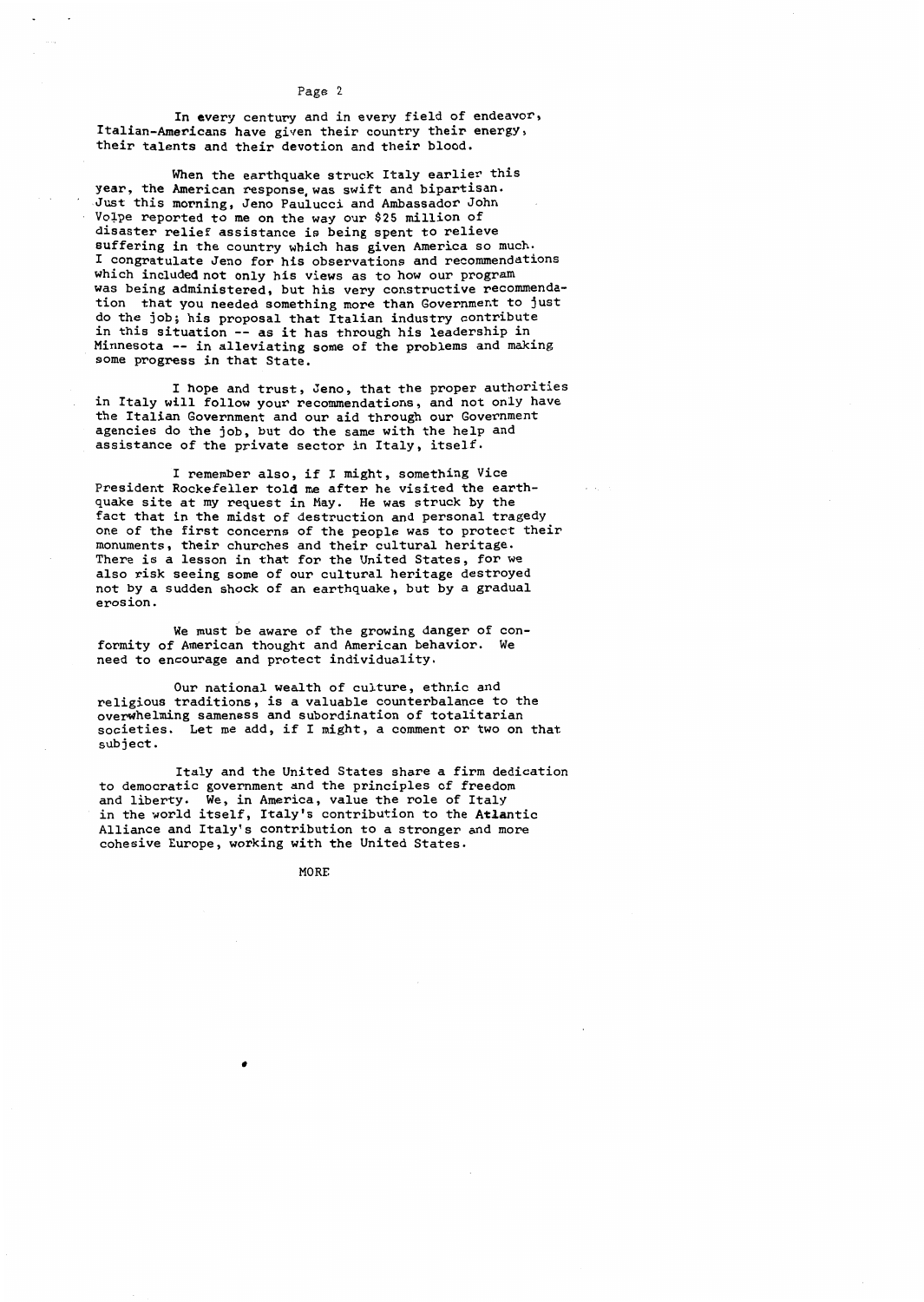We have been hearing a lot recently about the new character of some Communist parties in Western Europe, that they believe in democratic multi-party government, that they are independent nationalist parties with no loyalties or affiliations beyond national borders.

Lest we succumb to this beguiling message,  $I$ remind you that we were hearing these same reassuring messages from the heads of Communist parties in Eastern Europe right after World War II. We all know what happened when these parties actually came into power in the late 1940s. It is a history lesson we should not forget.

The history of our own country teaches us another important lesson, the value of diversity as well as unity among our people. At a meeting in the White House last month. Italian-American leaders spoke to me of our need to encourage culturalism without diminishing Americanism. I agree completely.

Our neighborhoods are the place to start. On the first of this year, I had the privilege of signing into law a bill passed by the Congress called the Mortgage Disclosure Act, to prevent red lining. Last May, I met with a group of ethnic leaders to see what more could be done. As a result of that meeting, I created the President's Committee on Urban Development and Neighborhood Revitalization. I charged that Committee with developing a sound Federal policy to help preserve our neighborhoods and to prevent urban decay.

Our policy will be based upon local initiative and local control. I was very pleased and very encouraged the other day when I read in the New York Times about major new efforts, including proposed new zoning rules to revitalize New York City's Little Italy. As I read from that article, the City Planning Commission and a neighborhood group spent some two years coming up with this plan. I wish<br>them every success. I hope other groups and other com I hope other groups and other communities will follow their example.

But let me say with emphasis and reemphasis: I am committed to maintaining the strength and vitality and the unique contributions of America's communities. In my search for Americans to help us with this very major task, now and in the next four years, I will continue to look for-Americans of high caliber from all cultural backgrounds. I will continue to look for Americans with the talents of John Pastore, Peter Rodino, Dominick Daniels and Judge John Sirica.